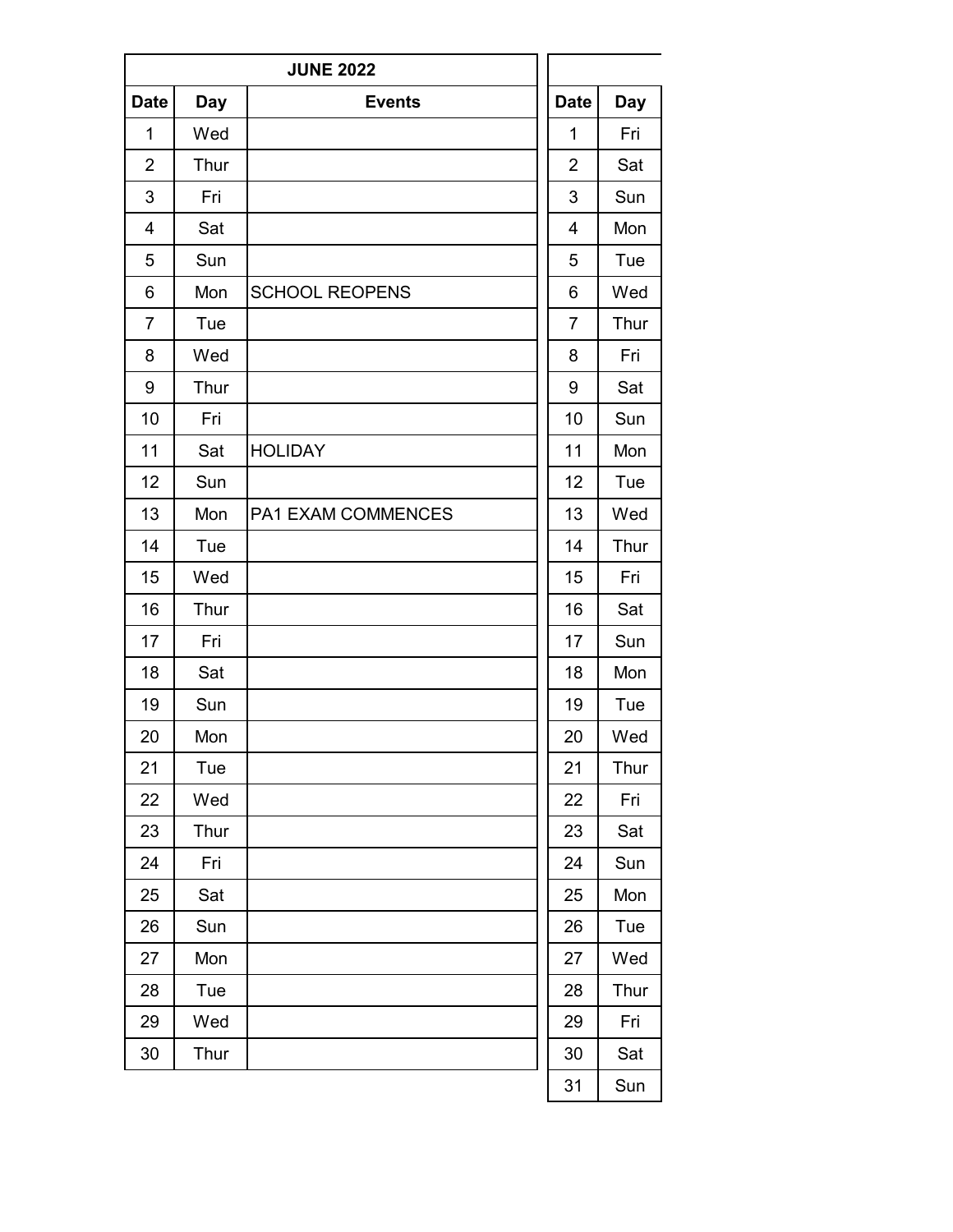| <b>AUGUST 2022</b> |            |                             |  |                |            |
|--------------------|------------|-----------------------------|--|----------------|------------|
| <b>Date</b>        | <b>Day</b> | <b>Events</b>               |  | <b>Date</b>    | <b>Day</b> |
| $\mathbf{1}$       | Mon        |                             |  | $\mathbf{1}$   | Thur       |
| 2                  | Tue        |                             |  | $\overline{2}$ | Fri        |
| 3                  | Wed        | <b>AADI PERUKKU</b>         |  | 3              | Sat        |
| 4                  | Thur       |                             |  | $\overline{4}$ | Sun        |
| 5                  | Fri        |                             |  | 5              | Mon        |
| 6                  | Sat        |                             |  | 6              | Tue        |
| $\overline{7}$     | Sun        |                             |  | $\overline{7}$ | Wed        |
| 8                  | Mon        |                             |  | 8              | Thur       |
| 9                  | Tue        | <b>MUHARRAM</b>             |  | 9              | Fri        |
| 10                 | Wed        | PA2 EXAM COMMENCES          |  | 10             | Sat        |
| 11                 | Thur       |                             |  | 11             | Sun        |
| 12                 | Fri        |                             |  | 12             | Mon        |
| 13                 | Sat        | <b>HOLIDAY</b>              |  | 13             | Tue        |
| 14                 | Sun        |                             |  | 14             | Wed        |
| 15                 | Mon        | <b>INDEPENDENCE DAY</b>     |  | 15             | Thur       |
| 16                 | Tue        |                             |  | 16             | Fri        |
| 17                 | Wed        |                             |  | 17             | Sat        |
| 18                 | Thur       |                             |  | 18             | Sun        |
| 19                 | Fri        | <b>KRISHNA JAYANTHI</b>     |  | 19             | Mon        |
| 20                 | Sat        |                             |  | 20             | Tue        |
| 21                 | Sun        |                             |  | 21             | Wed        |
| 22                 | Mon        |                             |  | 22             | Thur       |
| 23                 | Tue        |                             |  | 23             | Fri        |
| 24                 | Wed        |                             |  | 24             | Sat        |
| 25                 | Thur       |                             |  | 25             | Sun        |
| 26                 | Fri        | <b>COLOURS DAY</b>          |  | 26             | Mon        |
| 27                 | Sat        |                             |  | 27             | Tue        |
| 28                 | Sun        |                             |  | 28             | Wed        |
| 29                 | Mon        |                             |  | 29             | Thur       |
| 30                 | Tue        |                             |  | 30             | Fri        |
| 31                 | Wed        | <b>VINAYAGAR CHATHURTHI</b> |  |                |            |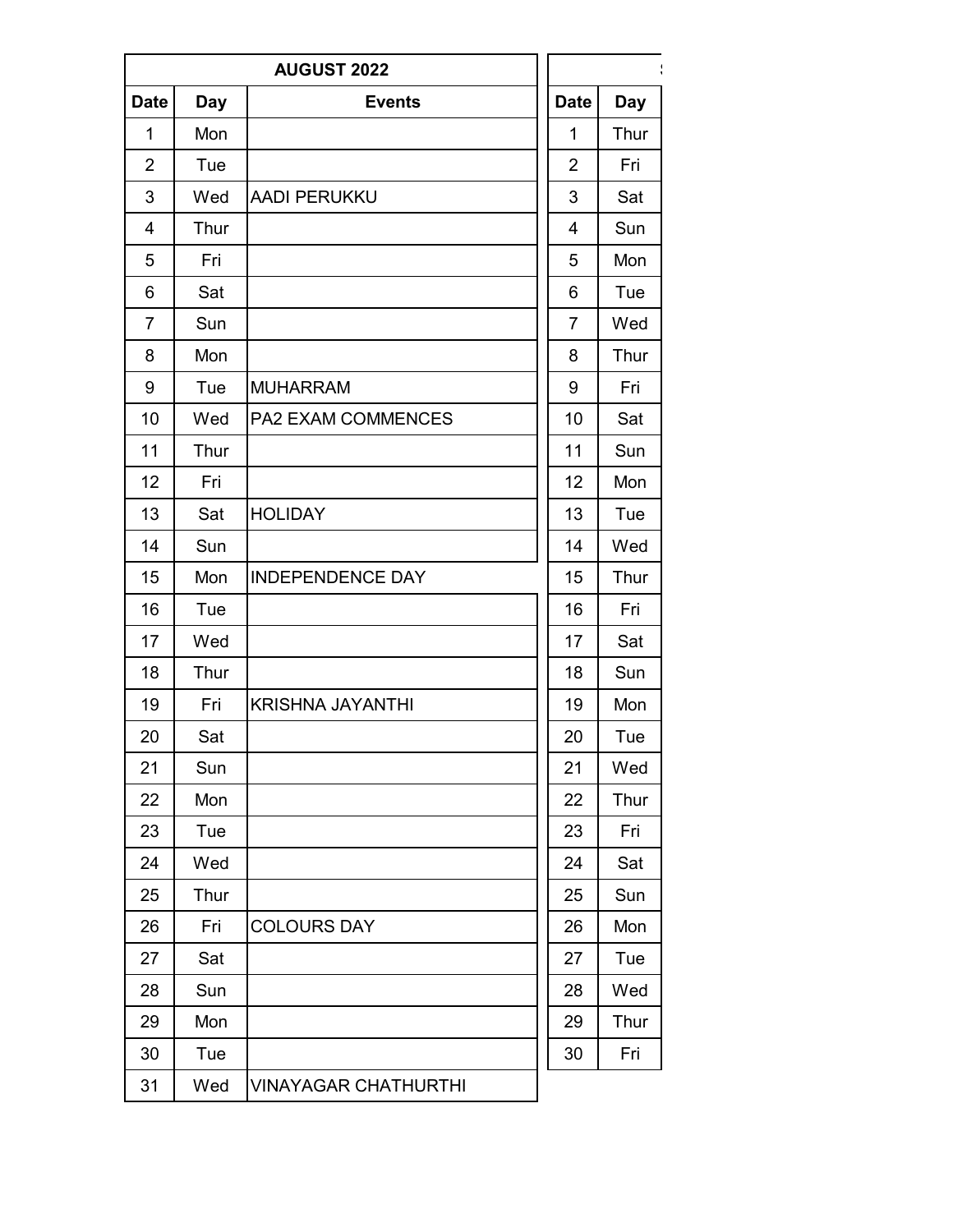|                |            | OCTOBER 2022           |                |            |
|----------------|------------|------------------------|----------------|------------|
| <b>Date</b>    | <b>Day</b> | <b>Events</b>          | <b>Date</b>    | <b>Day</b> |
| 1              | Sat        |                        | $\mathbf 1$    | Tue        |
| $\overline{2}$ | Sun        | <b>GANDHI JAYANTHI</b> | $\overline{2}$ | Wed        |
| 3              | Mon        |                        | 3              | Thur       |
| $\overline{4}$ | Tue        | <b>AYUTHA POOJA</b>    | $\overline{4}$ | Fri        |
| 5              | Wed        | <b>VIJAYADASAMI</b>    | 5              | Sat        |
| 6              | Thur       |                        | 6              | Sun        |
| $\overline{7}$ | Fri        |                        | $\overline{7}$ | Mon        |
| 8              | Sat        | <b>HOLIDAY</b>         | 8              | Tue        |
| 9              | Sun        | MILAD-UN-NABI          | 9              | Wed        |
| 10             | Mon        |                        | 10             | Thur       |
| 11             | Tue        |                        | 11             | Fri        |
| 12             | Wed        |                        | 12             | Sat        |
| 13             | Thur       |                        | 13             | Sun        |
| 14             | Fri        |                        | 14             | Mon        |
| 15             | Sat        |                        | 15             | Tue        |
| 16             | Sun        |                        | 16             | Wed        |
| 17             | Mon        |                        | 17             | Thur       |
| 18             | Tue        |                        | 18             | Fri        |
| 19             | Wed        |                        | 19             | Sat        |
| 20             | Thur       |                        | 20             | Sun        |
| 21             | Fri        |                        | 21             | Mon        |
| 22             | Sat        |                        | 22             | Tue        |
| 23             | Sun        |                        | 23             | Wed        |
| 24             | Mon        | <b>DIWALI</b>          | 24             | Thur       |
| 25             | Tue        |                        | 25             | Fri        |
| 26             | Wed        |                        | 26             | Sat        |
| 27             | Thur       |                        | 27             | Sun        |
| 28             | Fri        |                        | 28             | Mon        |
| 29             | Sat        |                        | 29             | Tue        |
| 30             | Sun        |                        | 30             | Wed        |
| 31             | Mon        |                        |                |            |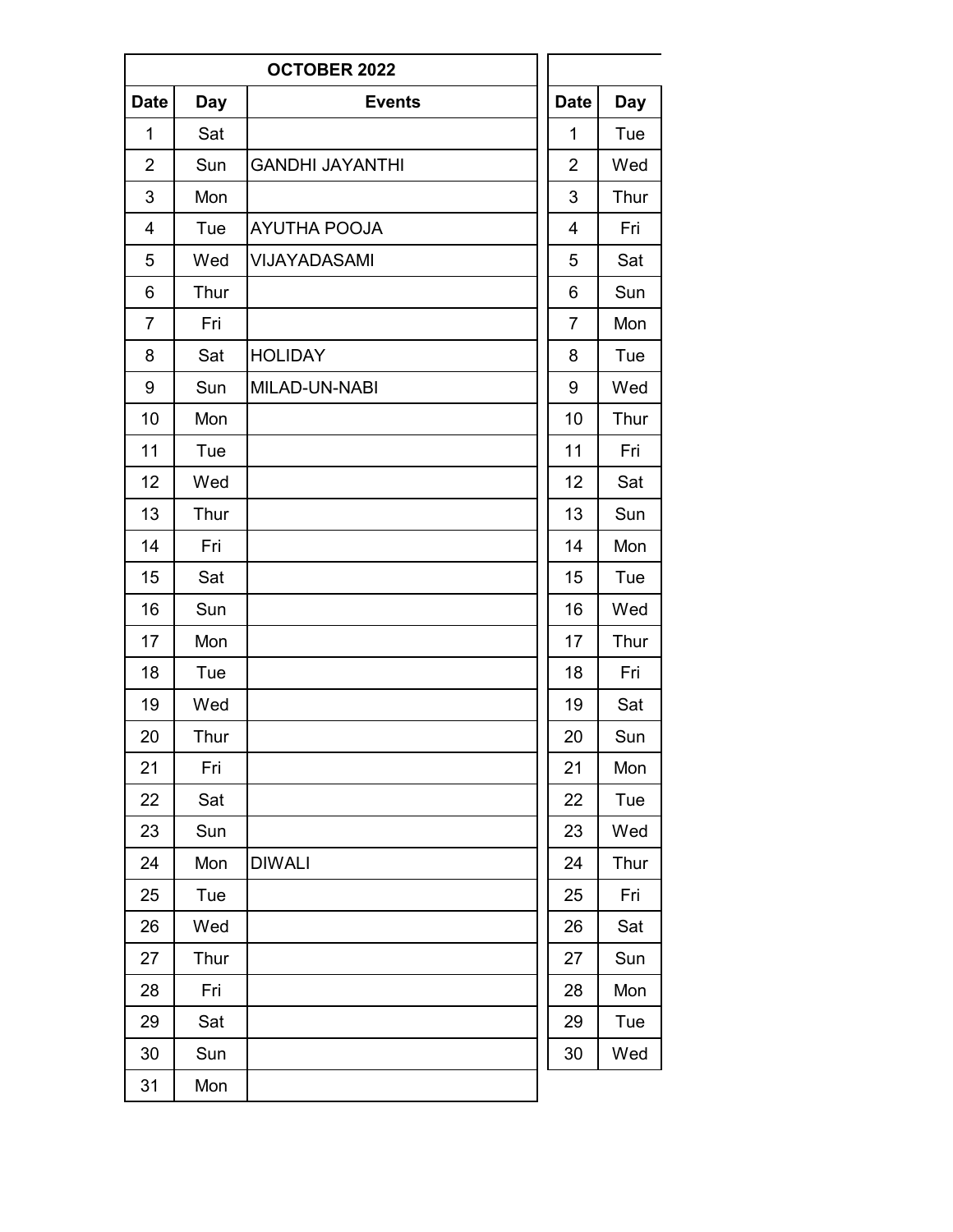|                |            | <b>DECEMBER 2022</b>             |                |            |
|----------------|------------|----------------------------------|----------------|------------|
| <b>Date</b>    | <b>Day</b> | <b>Events</b>                    | <b>Date</b>    | <b>Day</b> |
| 1              | Thur       |                                  | 1              | Sun        |
| $\overline{2}$ | Fri        |                                  | $\overline{2}$ | Mon        |
| 3              | Sat        |                                  | 3              | Tue        |
| $\overline{4}$ | Sun        |                                  | 4              | Wed        |
| 5              | Mon        |                                  | 5              | Thur       |
| 6              | Tue        |                                  | 6              | Fri        |
| $\overline{7}$ | Wed        |                                  | $\overline{7}$ | Sat        |
| 8              | Thur       |                                  | 8              | Sun        |
| 9              | Fri        |                                  | 9              | Mon        |
| 10             | Sat        | <b>HOLIDAY</b>                   | 10             | Tue        |
| 11             | Sun        |                                  | 11             | Wed        |
| 12             | Mon        |                                  | 12             | Thur       |
| 13             | Tue        |                                  | 13             | Fri        |
| 14             | Wed        |                                  | 14             | Sat        |
| 15             | Thur       |                                  | 15             | Sun        |
| 16             | Fri        |                                  | 16             | Mon        |
| 17             | Sat        |                                  | 17             | Tue        |
| 18             | Sun        |                                  | 18             | Wed        |
| 19             | Mon        |                                  | 19             | Thur       |
| 20             | Tue        |                                  | 20             | Fri        |
| 21             | Wed        |                                  | 21             | Sat        |
| 22             | Thur       |                                  | 22             | Sun        |
| 23             | Fri        | <b>CHRISTMAS DAY CELEBRATION</b> | 23             | Mon        |
| 24             | Sat        |                                  | 24             | Tue        |
| 25             | Sun        | <b>CHRISTMAS</b>                 | 25             | Wed        |
| 26             | Mon        |                                  | 26             | Thur       |
| 27             | Tue        |                                  | 27             | Fri        |
| 28             | Wed        |                                  | 28             | Sat        |
| 29             | Thur       |                                  | 29             | Sun        |
| 30             | Fri        |                                  | 30             | Mon        |
| 31             | Sat        |                                  | 31             | Tue        |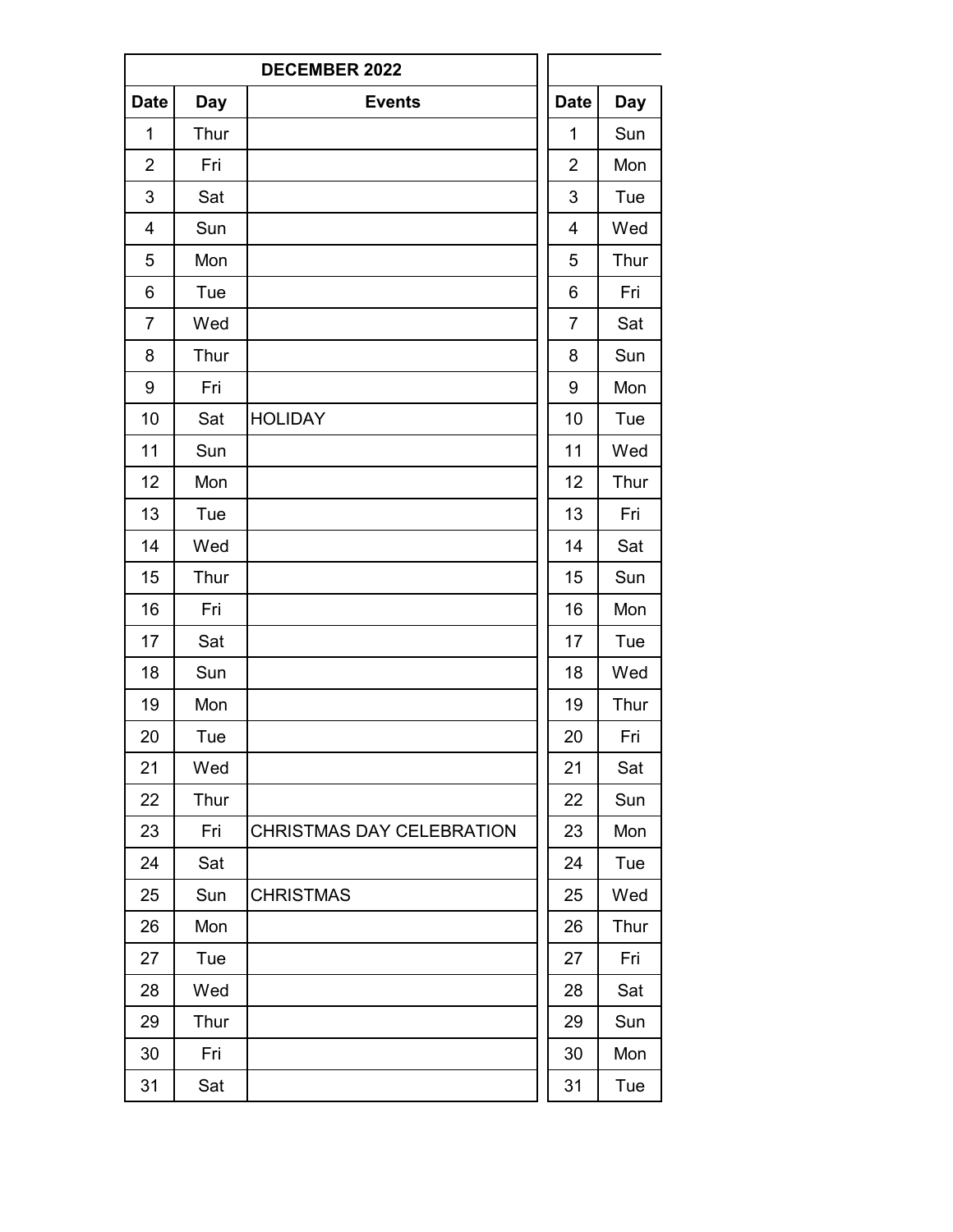|                |      | FEBRUARY 2023              |                |            |
|----------------|------|----------------------------|----------------|------------|
| <b>Date</b>    | Day  | <b>Events</b>              | <b>Date</b>    | <b>Day</b> |
| 1              | Wed  |                            | 1              | Wed        |
| $\overline{2}$ | Thur |                            | $\overline{2}$ | Thur       |
| 3              | Fri  |                            | 3              | Fri        |
| 4              | Sat  |                            | 4              | Sat        |
| 5              | Sun  |                            | 5              | Sun        |
| 6              | Mon  |                            | 6              | Mon        |
| $\overline{7}$ | Tue  | FOUNDER'S DAY / TALENT DAY | $\overline{7}$ | Tue        |
| 8              | Wed  |                            | 8              | Wed        |
| 9              | Thur |                            | 9              | Thur       |
| 10             | Fri  |                            | 10             | Fri        |
| 11             | Sat  | <b>HOLIDAY</b>             | 11             | Sat        |
| 12             | Sun  |                            | 12             | Sun        |
| 13             | Mon  |                            | 13             | Mon        |
| 14             | Tue  |                            | 14             | Tue        |
| 15             | Wed  |                            | 15             | Wed        |
| 16             | Thur |                            | 16             | Thur       |
| 17             | Fri  |                            | 17             | Fri        |
| 18             | Sat  | <b>MAHA SHIVARATHRI</b>    | 18             | Sat        |
| 19             | Sun  |                            | 19             | Sun        |
| 20             | Mon  |                            | 20             | Mon        |
| 21             | Tue  |                            | 21             | Tue        |
| 22             | Wed  |                            | 22             | Wed        |
| 23             | Thur |                            | 23             | Thur       |
| 24             | Fri  |                            | 24             | Fri        |
| 25             | Sat  |                            | 25             | Sat        |
| 26             | Sun  |                            | 26             | Sun        |
| 27             | Mon  |                            | 27             | Mon        |
| 28             | Tue  |                            | 28             | Tue        |
|                |      |                            | 29             | Wed        |
|                |      |                            | 30             | Thur       |
|                |      |                            | 31             | Fri        |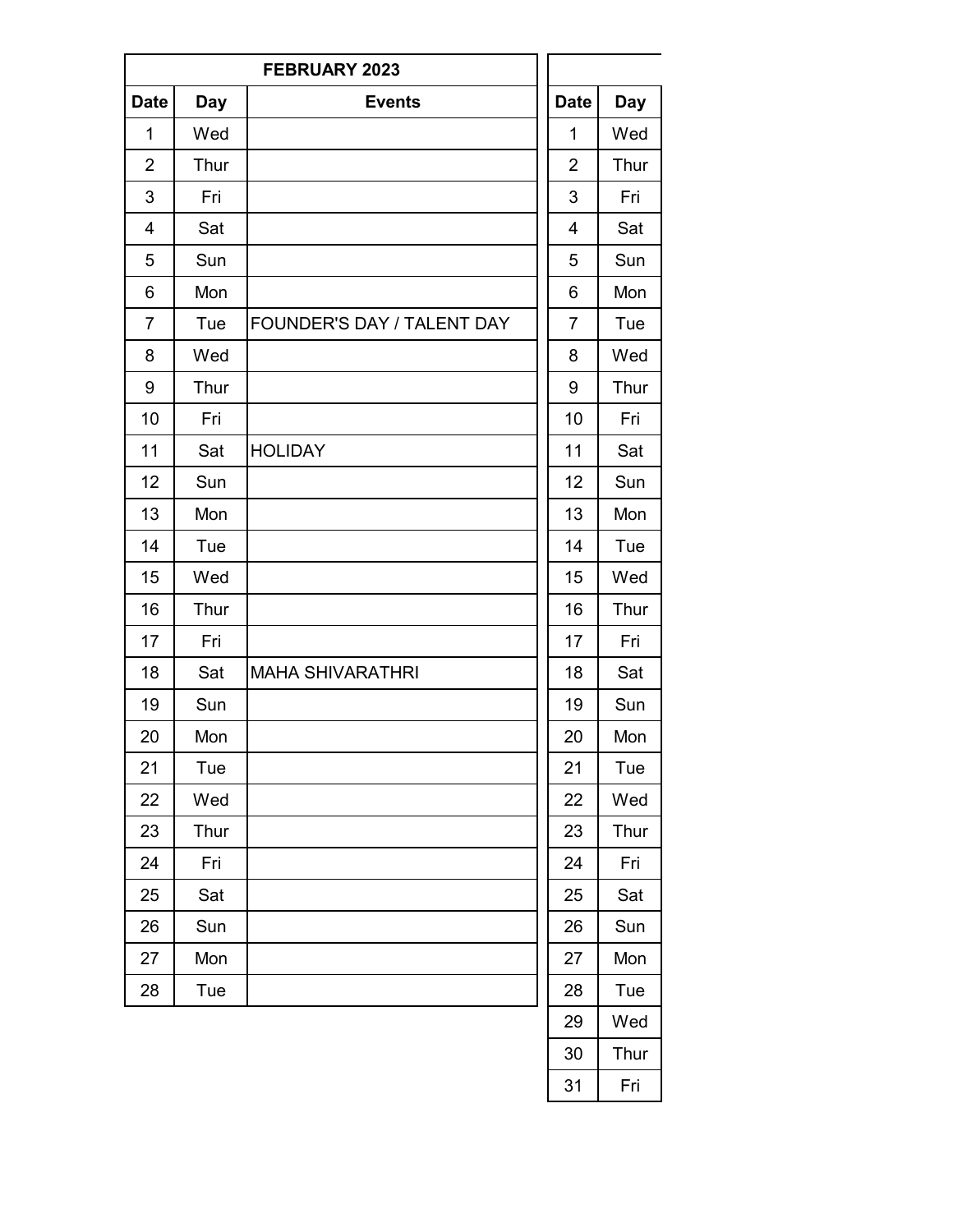| <b>JULY 2022</b> |  |  |  |  |
|------------------|--|--|--|--|
| <b>Events</b>    |  |  |  |  |
|                  |  |  |  |  |
|                  |  |  |  |  |
|                  |  |  |  |  |
|                  |  |  |  |  |
|                  |  |  |  |  |
|                  |  |  |  |  |
|                  |  |  |  |  |
|                  |  |  |  |  |
|                  |  |  |  |  |
| <b>HOLIDAY</b>   |  |  |  |  |
|                  |  |  |  |  |
|                  |  |  |  |  |
|                  |  |  |  |  |
|                  |  |  |  |  |
|                  |  |  |  |  |
|                  |  |  |  |  |
|                  |  |  |  |  |
|                  |  |  |  |  |
|                  |  |  |  |  |
|                  |  |  |  |  |
|                  |  |  |  |  |
|                  |  |  |  |  |
|                  |  |  |  |  |
|                  |  |  |  |  |
|                  |  |  |  |  |
|                  |  |  |  |  |
|                  |  |  |  |  |
|                  |  |  |  |  |
|                  |  |  |  |  |
|                  |  |  |  |  |
|                  |  |  |  |  |
|                  |  |  |  |  |
|                  |  |  |  |  |
|                  |  |  |  |  |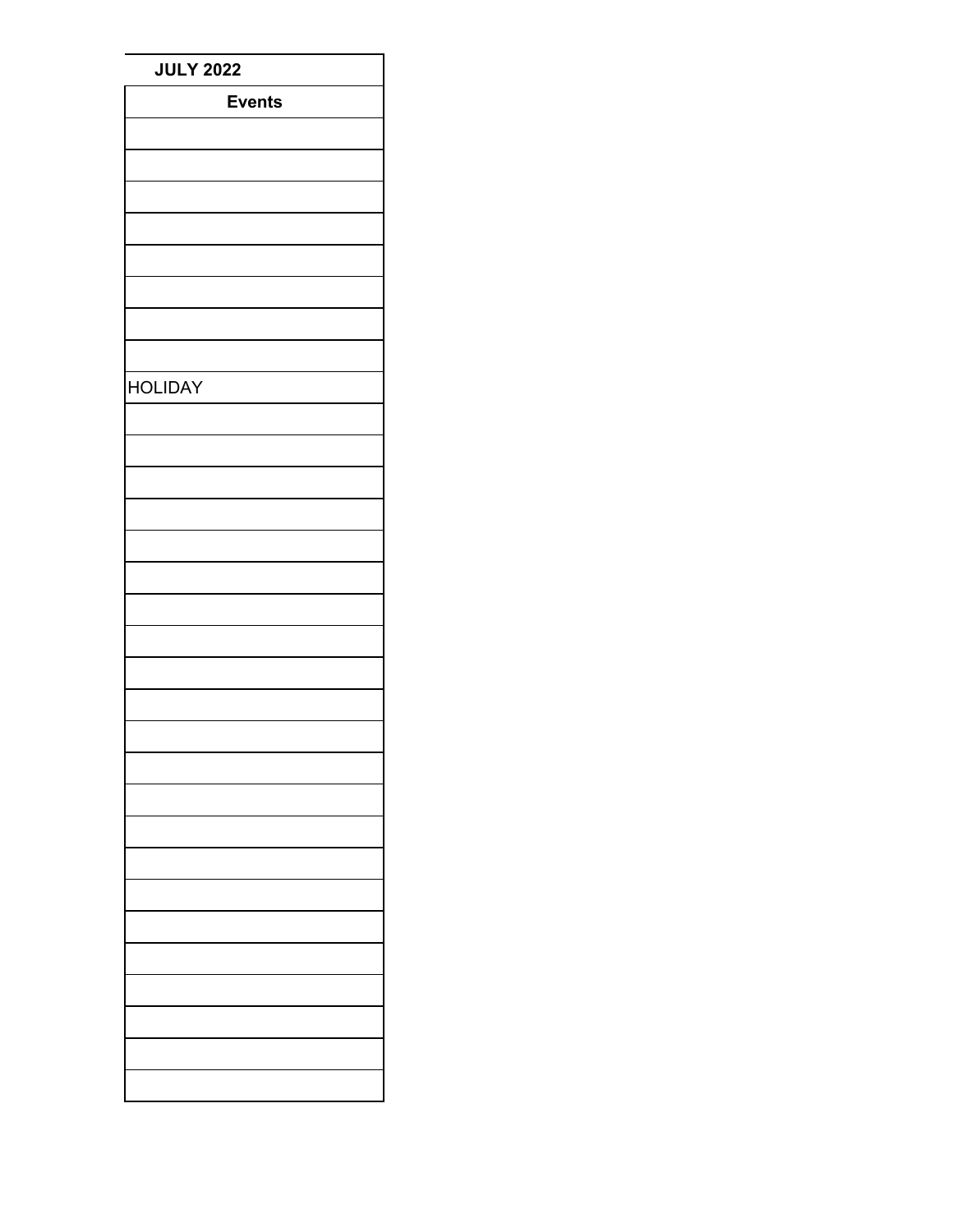| <b>SEPTEMBER 2022</b> |  |  |  |  |
|-----------------------|--|--|--|--|
| <b>Events</b>         |  |  |  |  |
|                       |  |  |  |  |
|                       |  |  |  |  |
|                       |  |  |  |  |
|                       |  |  |  |  |
|                       |  |  |  |  |
|                       |  |  |  |  |
|                       |  |  |  |  |
| <b>ONAM</b>           |  |  |  |  |
|                       |  |  |  |  |
| <b>HOLIDAY</b>        |  |  |  |  |
|                       |  |  |  |  |
| TERM-1 EXAM COMMENCES |  |  |  |  |
|                       |  |  |  |  |
|                       |  |  |  |  |
|                       |  |  |  |  |
|                       |  |  |  |  |
|                       |  |  |  |  |
|                       |  |  |  |  |
|                       |  |  |  |  |
|                       |  |  |  |  |
|                       |  |  |  |  |
|                       |  |  |  |  |
|                       |  |  |  |  |
|                       |  |  |  |  |
|                       |  |  |  |  |
|                       |  |  |  |  |
|                       |  |  |  |  |
|                       |  |  |  |  |
|                       |  |  |  |  |
|                       |  |  |  |  |
|                       |  |  |  |  |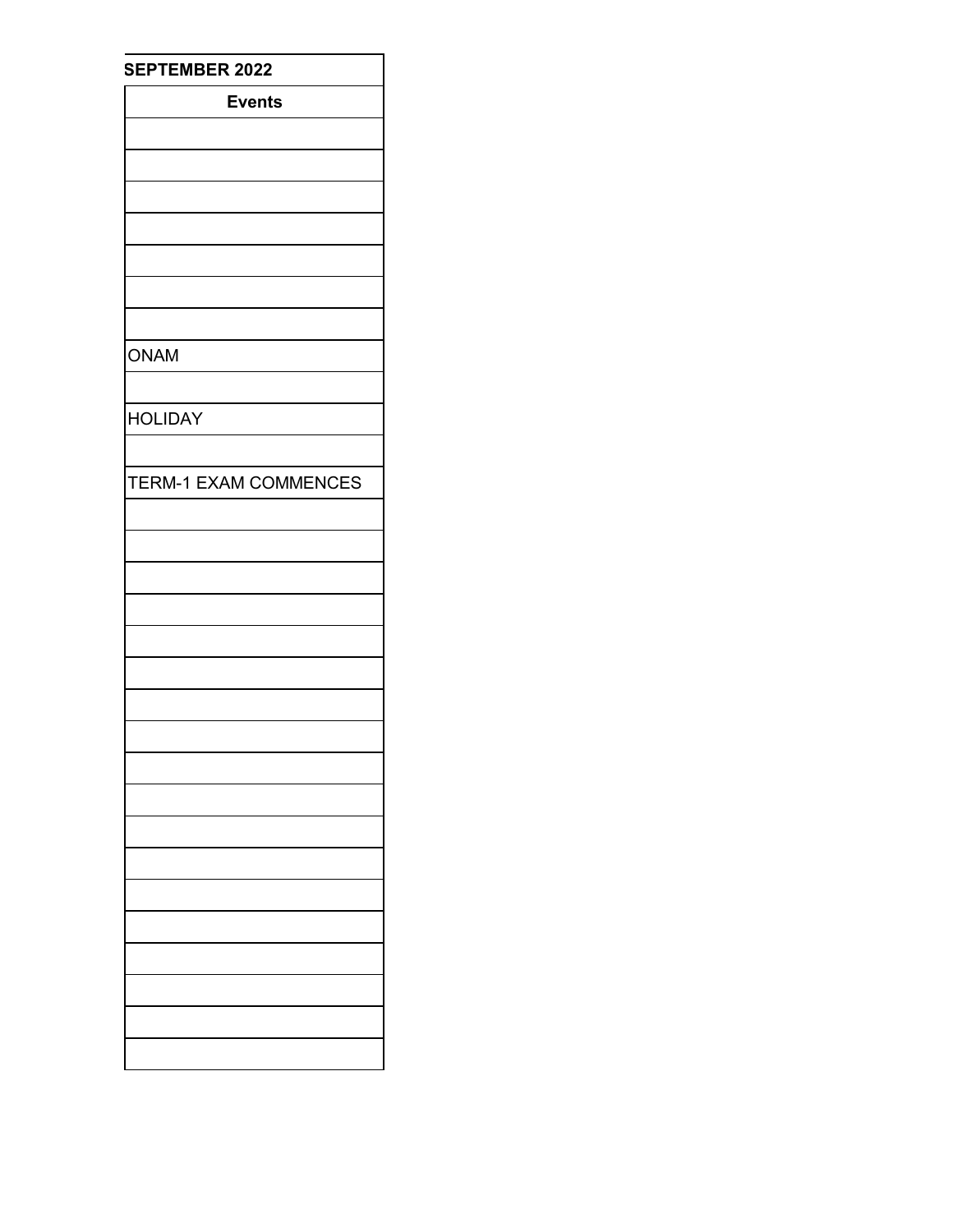| <b>NOVEMBER 2022</b>  |  |  |  |
|-----------------------|--|--|--|
| <b>Events</b>         |  |  |  |
|                       |  |  |  |
|                       |  |  |  |
|                       |  |  |  |
|                       |  |  |  |
|                       |  |  |  |
|                       |  |  |  |
|                       |  |  |  |
|                       |  |  |  |
|                       |  |  |  |
|                       |  |  |  |
|                       |  |  |  |
|                       |  |  |  |
|                       |  |  |  |
| <b>HOLIDAY</b>        |  |  |  |
|                       |  |  |  |
| <b>CHILDREN'S DAY</b> |  |  |  |
|                       |  |  |  |
|                       |  |  |  |
|                       |  |  |  |
|                       |  |  |  |
|                       |  |  |  |
|                       |  |  |  |
|                       |  |  |  |
| PA3 EXAM COMMENCES    |  |  |  |
|                       |  |  |  |
|                       |  |  |  |
|                       |  |  |  |
|                       |  |  |  |
| <b>FRUITS DAY</b>     |  |  |  |
|                       |  |  |  |
|                       |  |  |  |
|                       |  |  |  |
|                       |  |  |  |
|                       |  |  |  |
|                       |  |  |  |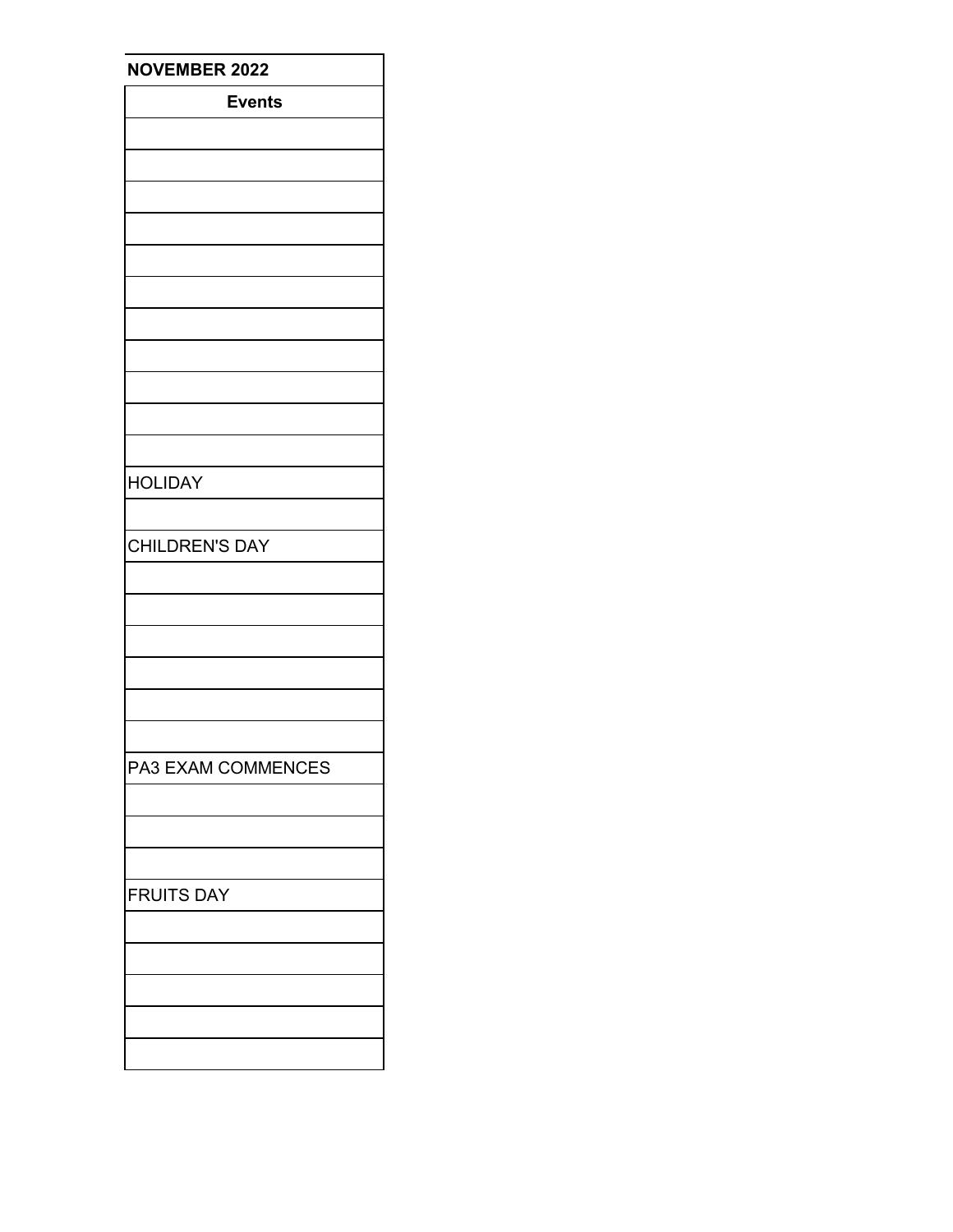| JANUARY 2023          |
|-----------------------|
| <b>Events</b>         |
|                       |
| <b>SCHOOL REOPENS</b> |
|                       |
|                       |
|                       |
|                       |
|                       |
|                       |
|                       |
|                       |
|                       |
|                       |
|                       |
| <b>HOLIDAY</b>        |
| <b>PONGAL</b>         |
|                       |
|                       |
|                       |
|                       |
|                       |
|                       |
|                       |
|                       |
|                       |
|                       |
| <b>REPUBLIC DAY</b>   |
|                       |
|                       |
|                       |
| PA4 EXAM COMMENCES    |
|                       |